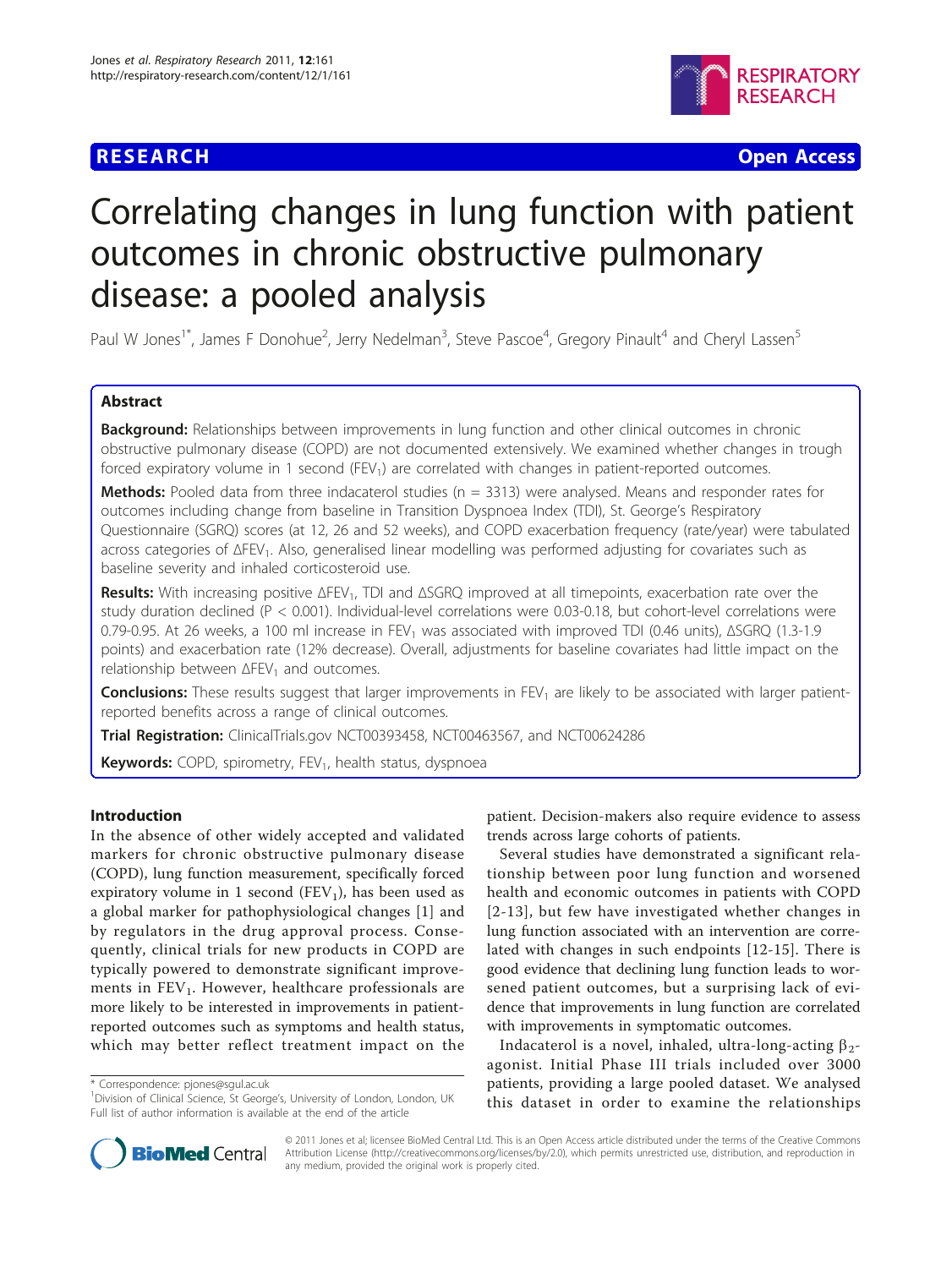between change in  $FEV<sub>1</sub>$  and outcomes including dyspnoea, health status, exacerbations and rescue medication use.

# Methods

### Study design and treatments

This investigation was a pooled analysis of patient-level data from three Phase III, randomised studies: Study 1 (INVOLVE [INdacaterol: Value in COPD: Longer term Validation of Efficacy and safety]) was a double-blind comparison of indacaterol 300 μg or 600 μg once daily with formoterol 12 μg twice daily and placebo for 52 weeks; Study 2 (INHANCE [INdacaterol versus tiotropium to Help Achieve New COPD treatment Excellence]) compared double-blind indacaterol 150 μg or 300 μg once daily with placebo and open-label tiotropium 18 μg once daily for 26 weeks; Study 3 (INLIGHT 1 [INdacaterol: efficacy evaLuation usInG 150 μg doses witH COPD PatienTs]) was a 12-week study comparing double-blind indacaterol 150 μg once daily with placebo for 12 weeks. Patients were permitted to continue inhaled corticosteroid (ICS) monotherapy if the dose and regimen were stable for 1 month before screening, and were to remain stable throughout the study; patients were also permitted rescue salbutamol as needed. Full details have been reported elsewhere [[16-18\]](#page-9-0). All studies were conducted in accordance with the Declaration of Helsinki (1989) and local applicable laws and regulations. Approval was obtained from the Institutional Review Board or Independent Ethics Committee of each participating study centre. All patients provided written informed consent prior to participating in each study included in the pooled analysis. All patient data was anonymised.

# Patients

Patients were male or female, aged  $\geq$  40 years, with a smoking history of  $\geq 20$  pack years and a diagnosis of moderate-to-severe COPD [[19](#page-9-0)]. All patients in whom trough  $FEV<sub>1</sub>$  measurements were available both at baseline and at 12 weeks were included. Patients with extreme changes from baseline in trough  $FEV<sub>1</sub>$  (> +500 or < -500 ml) were excluded, as these values were considered erroneous.

# Endpoints

The primary endpoint in all three studies was trough  $FEV<sub>1</sub>$  (average of the 23 h 10 min and 23 h 45 min post-dose value) after 12 weeks of treatment. Trough  $FEV<sub>1</sub>$  at baseline was defined as the average of the  $FEV<sub>1</sub>$ values 50 and 15 min prior to the first dose of study drug. Trough  $FEV_1$  was assessed at the end of Weeks 4, 8 and 12 in all studies, Weeks 16, 20, 24, 28, 36, 44 and 52 in Study 1, and Weeks 16, 21 and 26 in Study 2. In all studies, spirometry equipment and performance of spirometric testing was required to be in accordance with ATS/ERS standards [[20](#page-9-0)].

Secondary endpoints included health status (using the St George's Respiratory Questionnaire [SGRQ] [\[21](#page-9-0)]), and dyspnoea (using the Transition Dyspnoea Index [TDI] [[22](#page-9-0)]; Studies 1 and 2 only). The SGRQ provides scores between 0 and 100, with higher values indicating greater impairment. The TDI is inherently a change from baseline and provides values between -9 and +9, with positive values indicating improvement. Rescue medication use (number of puffs of salbutamol) was recorded by patients in diaries. COPD exacerbations were defined as the onset or worsening of  $> 1$  respiratory symptom for  $> 3$  consecutive days, requiring intensified treatment (e.g. systemic steroids, antibiotics, oxygen) and/or hospitalisation or emergency room visit. Severe exacerbations were those requiring hospitalisation.

# Statistical methods

The primary objective was to examine relationships between patient-reported outcomes and change from baseline in trough  $FEV_1$  ( $\Delta FEV_1$ ) using data summarisation and model-based analysis. Outcome variables for both analysis approaches were TDI, change from baseline in SGRQ (ΔSGRQ), rescue medication use and exacerbation rates.

For TDI and ΔSGRQ, relationships were examined with the average of each patient's  $\Delta$ FEV<sub>1</sub> through the corresponding week of observation. For rescue medication use and exacerbations, the average  $\Delta$ FEV<sub>1</sub> over time on treatment was used.

#### Data summaries and related inferences

TDI and ΔSGRQ were handled as outcome variables at 12, 24/26 and 52 weeks. Responders were patients who achieved at least the minimal clinically important difference (MCID) from baseline (one and four units for TDI and SGRQ, respectively [[21](#page-9-0),[22\]](#page-9-0)). Daily rescue medication use was the number of puffs during treatment divided by the number of days on treatment. Rate of exacerbations was the number of exacerbations on treatment, normalised to 1 year (365  $\times$  number of exacerbations while on treatment/days on treatment).

For each of the timepoints, outcomes and responder rates for ΔSGRQ and TDI were tabulated across five categories of  $\Delta$ FEV<sub>1</sub> that were chosen to distribute patients approximately equally across categories, and bounded above and below by  $\pm$  500 ml. The hypothesis of equality across categories was tested by the Kruskal-Wallis test. Correlation coefficients were computed between observed individual values of  $\Delta FEV_1$  and the outcome, and between the category midpoint values of  $\Delta$ FEV<sub>1</sub> (-275 ml, 0 ml, 100 ml, 200 ml and 375 ml) and the category mean response of the outcome.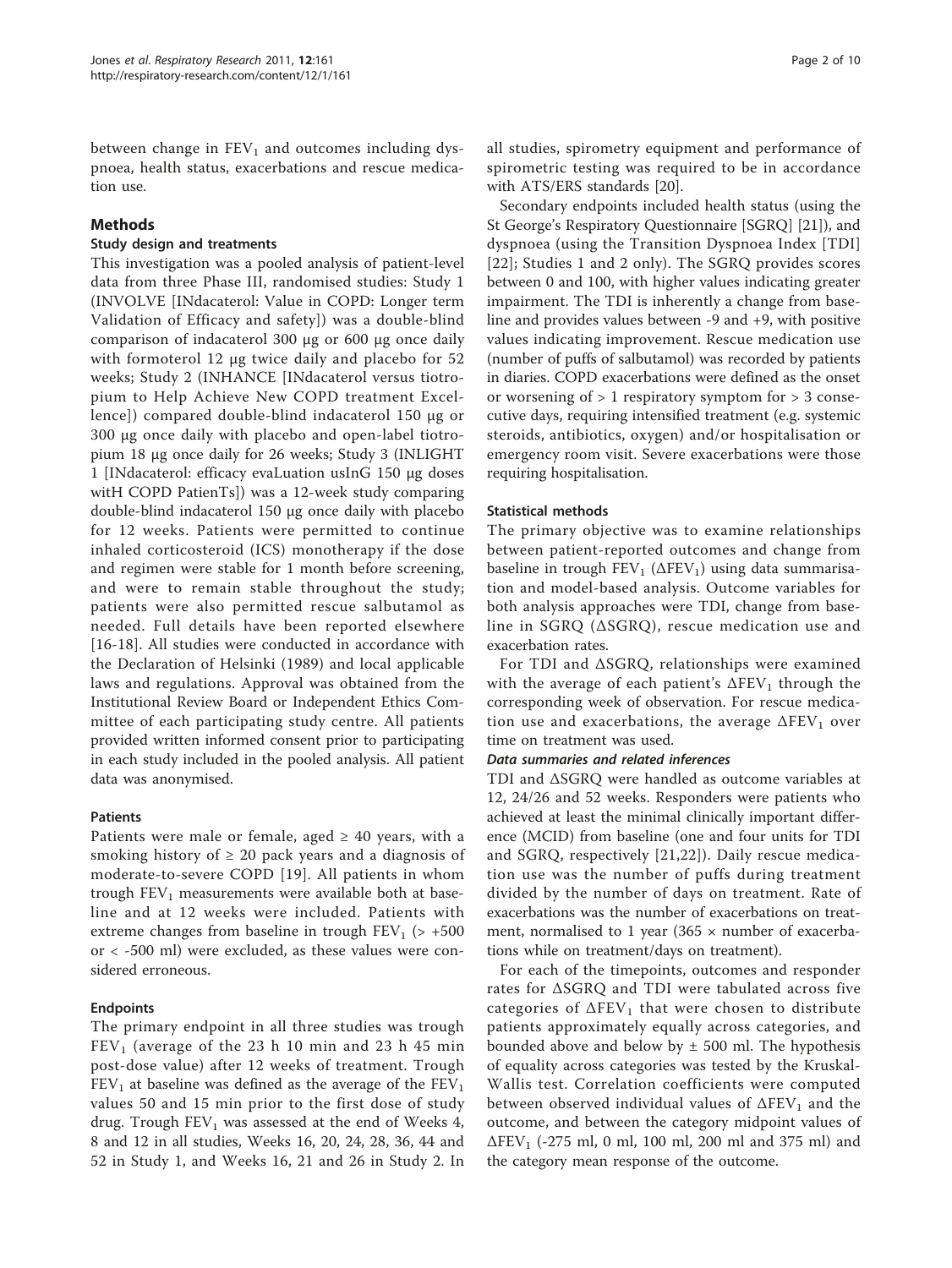#### Model-based analyses

In line with established statistical procedures, generalised linear modelling [[23,24\]](#page-9-0) was performed to examine the relationship between  $\Delta$ FEV<sub>1</sub> and each outcome variable. For TDI and ΔSGRQ, observations at all timepoints were modelled together using repeated-measures multiple regression analyses, assuming constant variance and an unstructured correlation matrix. Time was included both as a main effect and in an interaction with  $\Delta$ FEV<sub>1</sub>.

Rescue medication use and exacerbations were modelled as number of puffs and number of exacerbations, respectively, during time on treatment. Rescue medication use was modelled using the zero-inflated negative binomial distribution for likelihood-based model building, and then the final model was refitted using quasilikelihood to report parameter estimates. Exacerbations were modelled using the negative binomial distribution. For both, in order to ensure positivity of the modelled mean response, the logarithm of the mean was represented as linear in the covariates, and then the mean was found by taking antilogs.

Other predictor variables were baseline trough  $FEV<sub>1</sub>$ (continuous), age (continuous), gender (binary), ICS use (binary: yes or no), treatment (indacaterol, formoterol, tiotropium or placebo), screening  $FEV<sub>1</sub>$  measured to assess reversibility before and after a short-acting  $\beta_2$ agonist, and before and after a short-acting anticholinergic, world region (Western Europe and the USA, Eastern Europe and Turkey, Rest-of-World), and time at risk for exacerbations and rescue medication use. Disease severity was included as a binary variable, based on the Global initiative for chronic Obstructive Lung Disease (GOLD) stages [[19\]](#page-9-0); predominantly GOLD 2 (moderate or less severity including 91% moderate, referred to subsequently as GOLD 2) versus predominantly GOLD 3 (severe or greater severity including 98% severe, referred to as GOLD 3), as measured by per cent predicted FEV<sub>1</sub> at screening after short-acting  $\beta_2$ -agonist. The default condition for all models was: baseline  $FEV<sub>1</sub>$  of 1.3 l, age 65 years, gender male, GOLD 2, no ICS use, indacaterol treatment, screening  $FEV<sub>1</sub>$  before (and after) reversibility testing of 1.3 l (1.5 l) and Western Europe/USA region. All statistical comparisons were made relative to this combination of covariates, and unless otherwise stated, these were the values of the parameters used for predictions by the models.

Model-based inference steps were performed to test for interactions between  $\Delta$ FEV<sub>1</sub> and the covariates treatment, disease severity, ICS use and world region. For this purpose, disease severity was represented jointly by baseline  $FEV<sub>1</sub>$ , the binary severity indicator defined above, Baseline Dyspnoea Index (BDI) for TDI and baseline SGRQ for ΔSGRQ. To allow for the possibility of differing relationships for negative versus positive values of  $\Delta$ FEV<sub>1</sub>, a possible breakpoint at  $\Delta$ FEV<sub>1</sub> = 0 was tested in each model. The main effects of covariates were tested for significance according to Wald P values in the final model, with  $P < 0.01$  judged significant without any adjustments for multiplicity.

For each outcome variable, the improvement in expected response for an increase in  $FEV<sub>1</sub>$  from 0 to 100 ml was also computed, based on a model that excluded treatment effects, to allow for variation in  $\Delta$ FEV<sub>1</sub> between, as well as within, treatments.

#### Results

In total, 3313 patients were included in the analysis. Patient demographic and clinical characteristics are presented in Table [1.](#page-3-0) Age, pre- and post-bronchodilator  $FEV<sub>1</sub>$  and body mass index were well balanced across studies. Study 1 included more males, patients taking ICS and patients with slightly lower per cent predicted  $FEV<sub>1</sub>$  and reversibility.

#### Data summaries and related inferences

The distribution of average  $\Delta$ FEV<sub>1</sub> responses by timepoint is shown in Table [2](#page-3-0), both as frequencies within  $\Delta$ FEV<sub>1</sub> categories and as percentiles of distributions. Median values ranged from 75 to 94 ml. Approximately 5% of observations were excluded due to extreme  $\Delta$ FEV<sub>1</sub> (± 500 ml) at any timepoint; 0.7% observations (24/3313) were less than -500 ml and 4.1% (137/3313) were greater than 500 ml at Week 12.

All relationships between  $\Delta$ FEV<sub>1</sub> and outcomes were statistically significant, except for severe exacerbations (Table [3\)](#page-4-0). Individual-level correlations were weak (0.03- 0.18), reflecting the large variability in outcomes; however, cohort-level correlations were stronger (0.79-0.95). When outcome means were plotted versus  $\Delta FEV_1$  midpoints, there were clear trends towards greater improvement in outcomes with increasing  $\Delta FEV_1$ , particularly for positive  $\Delta$ FEV<sub>1</sub> (Figure [1](#page-5-0)). Responder rates, in terms of TDI and ΔSGRQ, followed a similar pattern to the mean outcomes (Table [4\)](#page-6-0).

#### Model-based results

The plots of curves fitted from the model-based analysis for each outcome variable versus  $\Delta$ FEV<sub>1</sub> are presented in Figures [2a-d](#page-7-0). For TDI and ΔSGRQ, the significant breakpoints at zero are evident in the changes of slope in the fitted lines. For rescue medication and exacerbations the breakpoints were not significant. The fitted curves for rescue medication and exacerbations are linear on logarithmic scales, so appear nonlinear on the scales of these plots.

 $\Delta$ FEV<sub>1</sub> was significantly correlated with TDI score (P < 0.0001). A significant breakpoint in the fitted lines is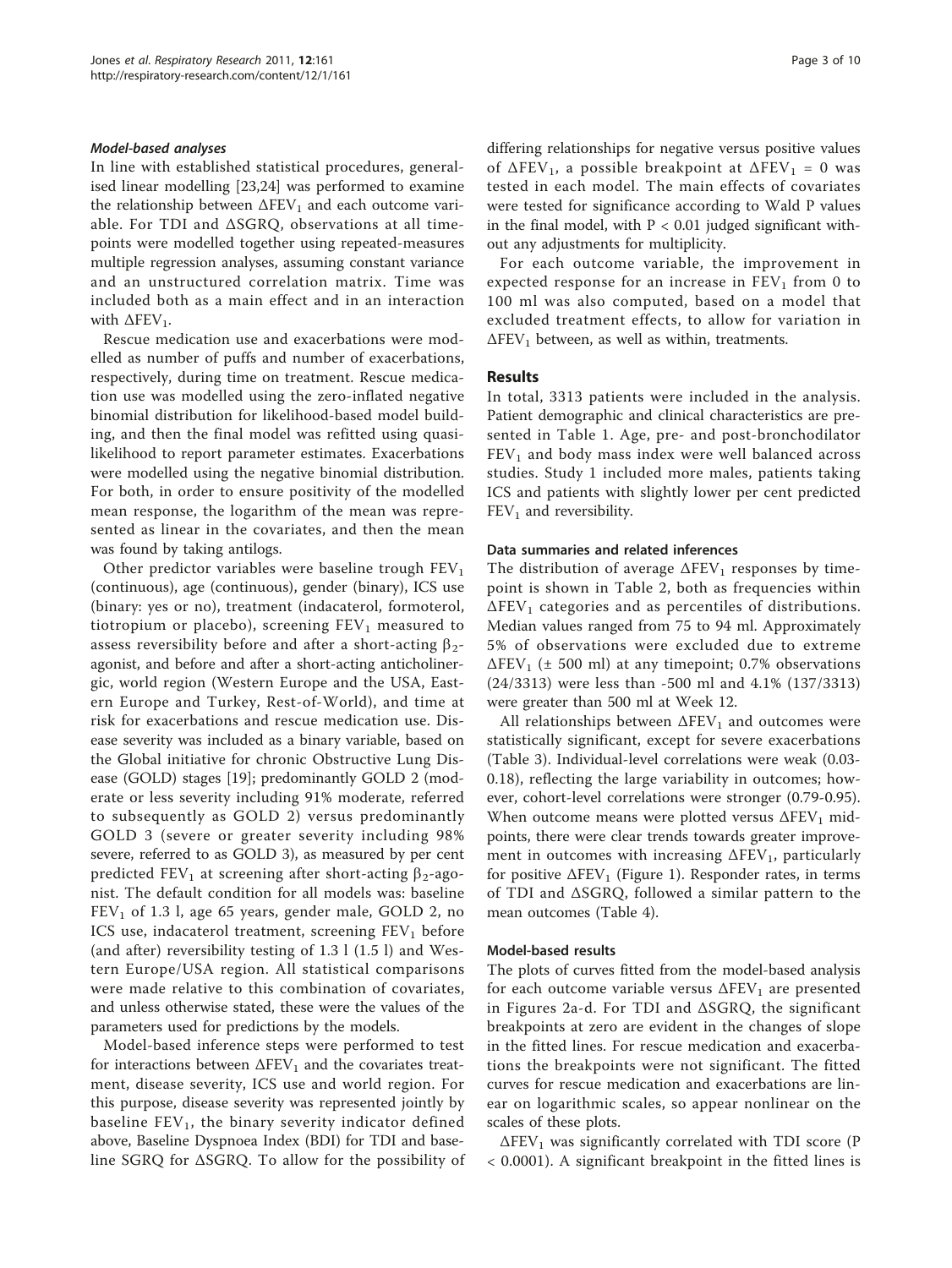|                                           | Study 1 INVOLVE [16] | Study 2 INHANCE [17] | Study 3 INLIGHT 1 [18] | <b>Total</b> |
|-------------------------------------------|----------------------|----------------------|------------------------|--------------|
| n                                         | 1377                 | 1575                 | 361                    | 3313         |
| Age, years                                | 64(8)                | 64 (9)               | 63 (10)                | 64 (9)       |
| Male/female, %                            | 78/22                | 63/37                | 52/48                  | 69/31        |
| Body mass index, kg/m <sup>2</sup>        | 27(5)                | 27(6)                | 28(7)                  | 27(6)        |
| $FEV1$ , % predicted*                     | 53 (14)              | 56 (14)              | 55 (14)                | 55 (14)      |
| $FEV1/FVC, %*$                            | 51(10)               | 53 (10)              | 53 (10)                | 52 (10)      |
| Pre-bronchodilator FEV <sub>1</sub> , I   | 1.35(0.43)           | 1.33(0.49)           | 1.34(0.51)             | 1.34(0.47)   |
| Post-bronchodilator FEV <sub>1</sub> , I* | 1.52(0.47)           | 1.50(0.50)           | 1.51(0.52)             | 1.51(0.49)   |
| Reversibility, %*                         | 13.2 (13.4)          | 15.5(15.9)           | 16.0(18.7)             | 14.6 (15.3)  |
| ICS use yes/no, %                         | 55/45                | 38/62                | 32/68                  | 45/55        |
| Smoker/ex-smoker, %                       | 40/60                | 44/56                | 52/48                  | 43/57        |
| <b>BDI</b> score                          | 6.6(2.2)             | 6.5(2.3)             | <b>NA</b>              | 6.5(2.2)     |
| SGRQ total score                          | 44 (18)              | 45 (18)              | 49 (19)                | 45 (18)      |
| Treatments                                |                      |                      |                        |              |
| Placebo, n                                | 322                  | 311                  | 176                    | 809          |
| Indacaterol 75 µg, n                      | 0                    | 67                   | 0                      | 67           |
| Indacaterol 150 µg, n                     | 0                    | 346                  | 185                    | 531          |
| Indacaterol 300 µg, n                     | 363                  | 357                  | $\overline{0}$         | 720          |
| Indacaterol 600 µg, n                     | 344                  | 68                   | 0                      | 412          |
| Formoterol 12 µg, n                       | 348                  | 75                   | $\overline{0}$         | 423          |
| Tiotropium 18 µg, n                       | 0                    | 351                  | 0                      | 351          |

<span id="page-3-0"></span>

|  |  | Table 1 Baseline characteristics of study participants included in the analysis |
|--|--|---------------------------------------------------------------------------------|
|--|--|---------------------------------------------------------------------------------|

Data are mean (standard deviation) unless otherwise stated. \*Measured 30 min after salbutamol 400 μg inhalation. Reversibility was calculated as the difference between the pre- and post-bronchodilator values of FEV<sub>1</sub> (in I) as a percentage of the pre-bronchodilator value; BDI, Baseline Dyspnoea Index; FEV<sub>1</sub>, forced expiratory volume in 1 second; FVC, forced vital capacity; ICS, inhaled corticosteroid; INVOLVE, INdacaterol: Value in COPD: Longer term Validation of Efficacy and safety; INHANCE, INdacaterol versus tiotropium to Help Achieve New COPD treatment Excellence; INLIGHT, INdacaterol: efficacy evaLuation usInG 150 μg doses with COPD PatienTs; NA, not available; SGRQ, St George's Respiratory Questionnaire.

seen at zero; the slope was significantly shallower for negative  $\Delta$ FEV<sub>1</sub> compared with positive  $\Delta$ FEV<sub>1</sub> (P = 0.003 for the difference between slopes). The slope of the relationship (determining the magnitude of change in outcome for a given improvement in  $\Delta$ FEV<sub>1</sub>) was not significantly affected by treatment, baseline severity, ICS use or world region. Hence, the overall model-predicted increase in TDI for a 100 ml increase in  $\Delta$ FEV<sub>1</sub> was the same for all combinations of covariates, and estimated to be 0.46 at Week 24/26. Although the slope of the relationship with  $\Delta$ FEV<sub>1</sub> was the same for all covariates, the intercept, that is, the TDI corresponding to zero change in  $FEV_1$ , was not. For a given  $\Delta FEV_1$ , patients with lower baseline  $FEV<sub>1</sub>$ , lower BDI, using ICS or on

placebo, had significantly lower values of TDI, while those from Eastern Europe/Turkey and Rest-of-World regions had significantly higher values. When covariates representative of patients who were less severe were inputted into the model (i.e., GOLD 2, no ICS and baseline  $FEV<sub>1</sub>$  of 1.595 l), the model-predicted TDI for a zero and  $+100$  ml change in  $FEV<sub>1</sub>$  was 1.98 and 2.44, respectively. For more severe patients (i.e., GOLD 3, ICS and baseline  $FEV<sub>1</sub>$  of 0.95 l), the model-predicted TDI for patients with zero and  $+100$  ml change in  $FEV<sub>1</sub>$  was -0.20 and 0.26, respectively.

There was a significant correlation between ΔSGRQ and  $\Delta$ FEV<sub>1</sub> (P < 0.0001). As with TDI, the slope of the relationship between  $\triangle SGRQ$  and  $\triangle FEV_1$  was

| Table 2 Summary information for averages of AFEV <sub>1</sub> |  |  |  |
|---------------------------------------------------------------|--|--|--|
|---------------------------------------------------------------|--|--|--|

|                                         |         | Number of observations in intervals defined by ml ranges |              |            |            |             |             |     | Percentiles* of observations |        |       |         |     |     |                 |
|-----------------------------------------|---------|----------------------------------------------------------|--------------|------------|------------|-------------|-------------|-----|------------------------------|--------|-------|---------|-----|-----|-----------------|
| Average of<br>$\Delta$ FEV <sub>1</sub> | n       | $\prec$<br>$-500$                                        | -500,<br>-50 | -50,<br>50 | 50,<br>150 | 150,<br>250 | 250,<br>500 | 500 | <b>Minimum</b>               | 5%     |       | 25% 50% |     |     | 75% 95% Maximum |
| Week 4-12                               | 3313 24 |                                                          | 623          | 695        |            | 563         | 554         | 37  | $-1180$                      | $-198$ | $-20$ | 94      | 220 | 466 | 1966            |
| Week 4-24/26                            | 2389    | 16                                                       | 478          | 476        | 550        | 388         | 377         | 104 | $-1148$                      | -203   | $-30$ | 88      | 214 | 474 | 1782            |
| Week 4-52                               | 169 6   |                                                          | 292          | 218        | 273        | 165         | 168         | 47  | $-755$                       | -223   | -52   | 75      | 201 | 464 | 1607            |
| On treatment                            | 3313 24 |                                                          | 708          | 662        | 751        | 536         | 501         | 31  | $-1180$                      | -213   | -32   | 82      | 208 | 46. | 1966            |

\*For example, when averaging over time on treatment, the minimum average ΔFEV<sub>1</sub> was -1180 ml and the maximum was 1966 ml; between these points, 5% observations were less than or equal to -213 ml and half were less than or equal to 82 ml; ΔFEV<sub>1</sub>, change from baseline in trough forced expiratory volume in 1 second.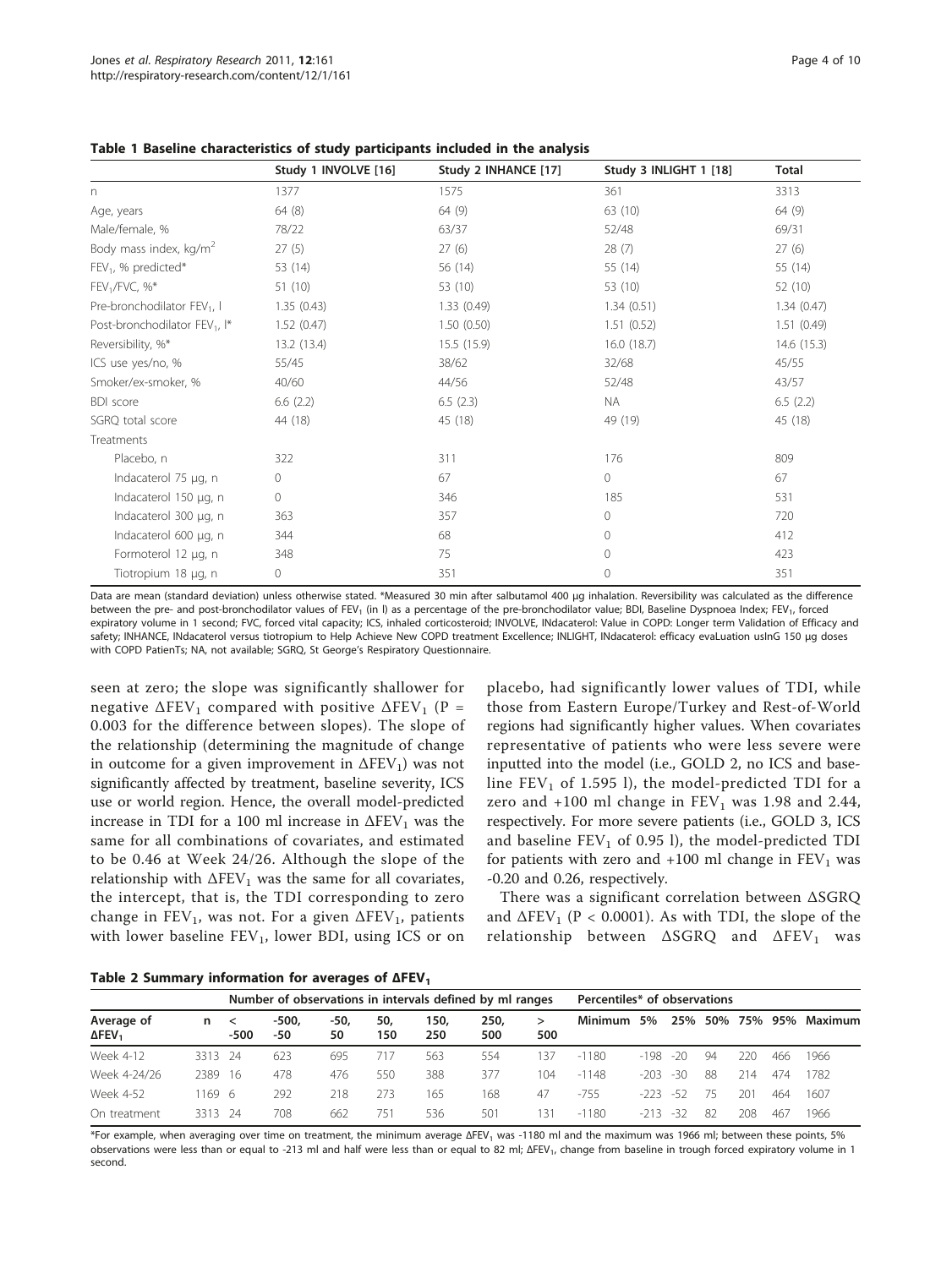| Average<br>$\Delta$ FEV <sub>1</sub> (ml) | Category<br>midpoint<br>value of<br>$\Delta$ FEV <sub>1</sub><br>(m <sub>l</sub> ) | Withdrawal<br>rate* $\frac{6}{6}$<br>patients) | TDI at<br>12<br>weeks<br>$(n =$<br>2781) | TDI at<br>24/26<br>weeks<br>$(n =$<br>2208) | TDI at<br>52<br>weeks<br>$(n =$<br>1099) | <b>ASGRQ</b><br>at 12<br>weeks<br>$(n =$<br>3141) | <b>ASGRQ</b><br>at 24/<br>26<br>weeks<br>$(n =$<br>2215) | ∆SGRQ<br>at 52<br>weeks<br>$(n =$<br>1115) | Rescue<br>medication<br>mean puffs per<br>day (over study<br>duration) ( $n =$<br>3158) | Exacerbation<br>rate (per<br>year) ( $n =$<br>3158) | Severe<br>exacerbation<br>rate (per<br>year) ( $n =$<br>3158) |
|-------------------------------------------|------------------------------------------------------------------------------------|------------------------------------------------|------------------------------------------|---------------------------------------------|------------------------------------------|---------------------------------------------------|----------------------------------------------------------|--------------------------------------------|-----------------------------------------------------------------------------------------|-----------------------------------------------------|---------------------------------------------------------------|
| -500, -50                                 | $-275$                                                                             | 11.2                                           | 1.44                                     | 1.57                                        | 1.24                                     | $-3.15$                                           | $-4.70$                                                  | $-2.21$                                    | 2.46                                                                                    | 0.63                                                | 0.059                                                         |
| $-50, 50$                                 | $\Omega$                                                                           | 9.0                                            | 1.31                                     | 1.39                                        | 1.92                                     | $-3.17$                                           | $-3.81$                                                  | $-3.03$                                    | 2.57                                                                                    | 0.58                                                | 0.065                                                         |
| 50, 150                                   | 100                                                                                | 10.1                                           | 1.79                                     | 1.97                                        | 1.65                                     | $-3.84$                                           | $-4.74$                                                  | $-4.22$                                    | 2.10                                                                                    | 0.61                                                | 0.057                                                         |
| 150, 250                                  | 200                                                                                | 10.2                                           | 2.12                                     | 2.23                                        | 2.23                                     | $-5.84$                                           | $-6.34$                                                  | $-6.70$                                    | 1.80                                                                                    | 0.51                                                | 0.048                                                         |
| 250, 500                                  | 375                                                                                | 6.7                                            | 2.68                                     | 3.03                                        | 3.27                                     | $-7.38$                                           | $-7.29$                                                  | $-9.06$                                    | 1.66                                                                                    | 0.38                                                | 0.021                                                         |
| P value<br>(Kruskal-<br>Wallis)           |                                                                                    |                                                | < 0.001                                  | < 0.001                                     | < 0.001                                  | < 0.001                                           | < 0.001                                                  | < 0.001                                    | < 0.001                                                                                 | < 0.001                                             | 0.1                                                           |
| Correlation,<br>individual<br>level       |                                                                                    |                                                | 0.15                                     | 0.14                                        | 0.18                                     | $-0.12$                                           | $-0.07$                                                  | $-0.16$                                    | $-0.11$                                                                                 | $-0.06$                                             | $-0.03$                                                       |
| Correlation,<br>cohort level              |                                                                                    |                                                | 0.90                                     | 0.88                                        | 0.92                                     | $-0.90$                                           | $-0.79$                                                  | $-0.95$                                    | $-0.88$                                                                                 | $-0.89$                                             | $-0.81$                                                       |

<span id="page-4-0"></span>Table 3 Outcome means by average  $\Delta FEV_1$  category, P values for associations between average  $\Delta FEV_1$  and outcome, and correlations at individual and cohort levels

\*Non-completers in all studies categorised by ΔFEV<sub>1</sub> at Day 2; ΔFEV<sub>1</sub>, change from baseline in trough forced expiratory volume in 1 second; TDI, Transition Dyspnoea Index; ΔSGRQ, change from baseline in St George's Respiratory Questionnaire

significantly shallower for negative  $\Delta$ FEV<sub>1</sub> (P = 0.002 for the difference between slopes). The slope of the relationship with improvement in  $FEV<sub>1</sub>$  was not significantly affected by treatment, ICS use, or world region, but it was steeper for patients in GOLD 3, and with baseline  $FEV<sub>1</sub>$  0.95 l compared with GOLD 2 and baseline  $FEV<sub>1</sub>$ 1.595 l (P = 0.004). For an increase of  $\Delta$ FEV<sub>1</sub> of 100 ml, the model predicted a change in SGRQ of -1.3 for GOLD 2 and -1.9 for GOLD 3 patients at Week 24/26. Patients with worse baseline  $FEV_1$ , with worse baseline SGRQ, using ICS or on placebo, had significantly higher ΔSGRQ, whereas patients from Eastern Europe/Turkey and Rest-of-World regions had significantly lower ΔSGRQ at Week 24/26. For GOLD 2 patients, who had used no ICS and had baseline SGRQ of < 31, the model-predicted improvement in SGRQ at Week 26 for a zero and  $+100$  ml change in  $FEV<sub>1</sub>$  was -1.6 and -2.9, respectively. Similarly, for GOLD 3 patients who had used ICS and had baseline SGRQ of > 58, the modelpredicted improvement in SGRQ at Week 24/26 was -0.9 and -2.8, respectively.

 $\Delta$ FEV<sub>1</sub> was significantly correlated with rescue medication use ( $P < 0.0001$ ). Treatment, baseline severity, ICS use or world region, did not significantly affect the slope of the relationship, and the slope did not change significantly between negative and positive  $\Delta FEV_1$ . Hence, for all combinations of covariates, an increase of 100 ml in  $\Delta$ FEV<sub>1</sub> is predicted to yield the same 10% reduction in rescue medication use. Patients with lower baseline  $FEV<sub>1</sub>$ , male patients, those with higher baseline medication usage or more severe disease, using ICS or on placebo or tiotropium, had significantly higher rates

of rescue medication usage. Younger patients (< 65 years) had almost significantly higher rates ( $P = 0.012$ , versus the defined significance level of  $P < 0.01$ ). For GOLD 2 patients not receiving ICS, the predicted daily number of puffs of rescue medication for a zero and +100 ml  $\Delta$ FEV<sub>1</sub> was 0.89 and 0.80, respectively, and 1.83 and 1.64 for those in GOLD 3 and using ICS.

 $\Delta$ FEV<sub>1</sub> was significantly correlated with exacerbations  $(P = 0.002)$ . Treatment, baseline severity, ICS use or world region, did not significantly affect the slope of the relationship. Furthermore, the slope did not change significantly between negative and positive  $\Delta FEV_1$ . Hence, for all combinations of covariates, an increase of 100 ml in  $\Delta$ FEV<sub>1</sub> is predicted to yield the same 12% decrease in exacerbations. Patients with lower baseline  $FEV<sub>1</sub>$  and patients using ICS had significantly higher rates of exacerbations. Patients from the Eastern Europe/Turkey region had significantly lower rates of exacerbations. The model estimate for the annual rate of exacerbations for patients with a zero and  $+100$  ml  $\Delta$ FEV<sub>1</sub> were 0.29 and 0.25, respectively, for GOLD 2 patients not using ICS; and 1.28 and 1.12, respectively, for patients in GOLD 3 and using ICS. As in the summary analysis, the rate of severe exacerbations requiring hospitalisation was not significantly correlated with  $\Delta$ FEV<sub>1</sub> (P = 0.3).

# **Discussion**

Our analyses show that improvement in  $FEV<sub>1</sub>$  is significantly related to changes in the patient-reported outcomes TDI, SGRQ, exacerbation rate and rescue medication use over 12-52 weeks of treatment. These relationships were significant at both an individual and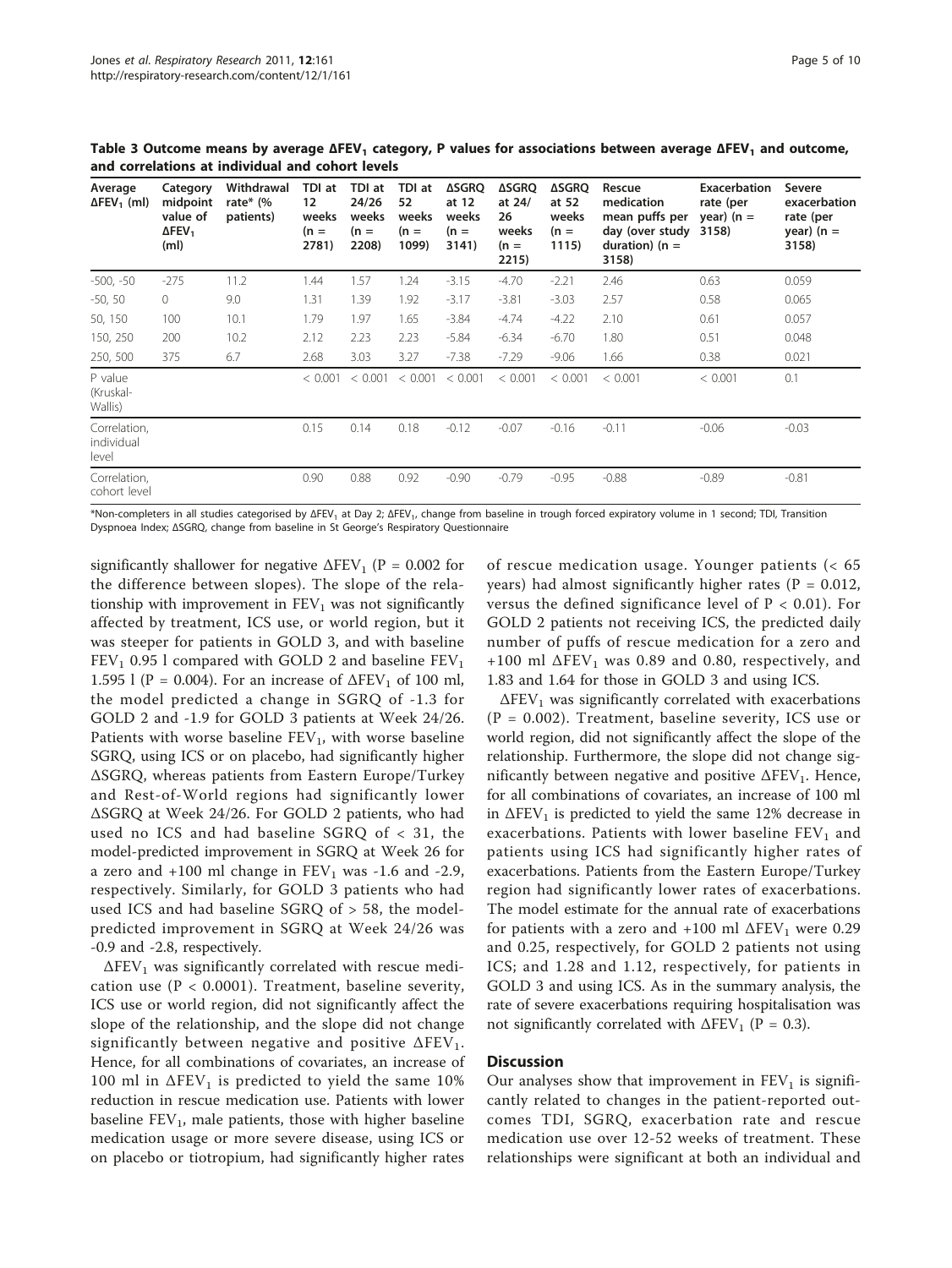<span id="page-5-0"></span>

population level, although correlations were much stronger in the population-based analyses.

Few studies have examined the relationship between change in  $FEV<sub>1</sub>$  and change in outcomes. However, our results are consistent with analyses of patients from the 3-year EUROSCOP (The European Respiratory Society Study on Chronic Obstructive Pulmonary disease) study, in which an improvement of 100 ml in  $FEV<sub>1</sub>$  was associated with a 4% reduction in dyspnoea in males [[13](#page-8-0)], and a 16-week clinical study, in which a significant, but weak correlation between change in  $FEV<sub>1</sub>$  and change in SGRQ score was demonstrated ( $r = 0.33$ ,  $P = 0.001$ ) [[14](#page-9-0)]. Further, a recent systematic review of 22 studies found that 100 ml increase in  $FEV<sub>1</sub>$  was associated with a statistically significant reduction in SGRQ of 2.5 [\[15](#page-9-0)]. However, to our knowledge, the current analysis is the largest and most comprehensive to investigate the correlation between change in  $FEV<sub>1</sub>$  and change in outcomes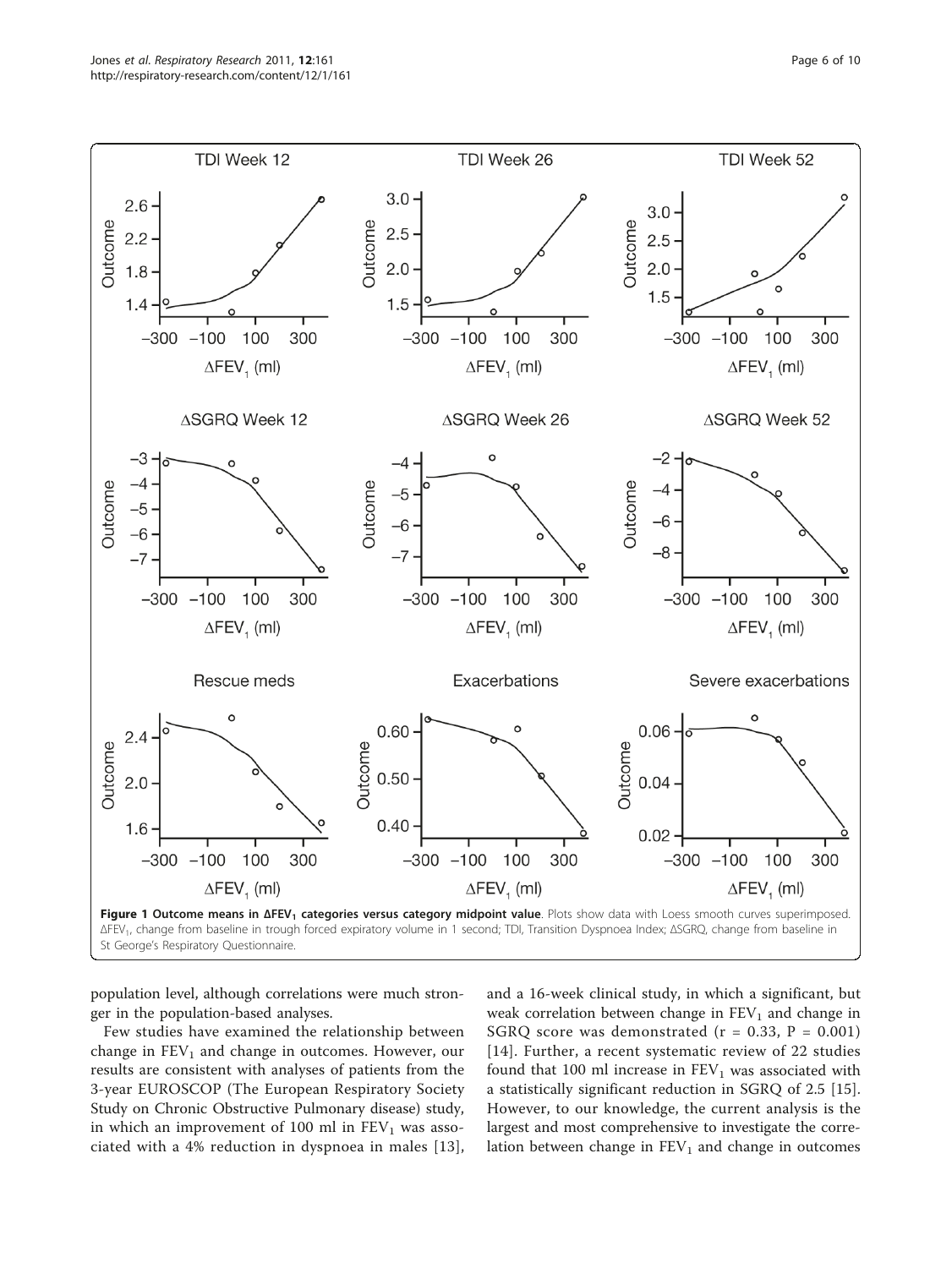| Average<br>$\Delta$ FEV <sub>1</sub><br>(m <sub>l</sub> ) | Category<br>midpoint<br>value of $\Delta$ FEV <sub>1</sub><br>(ml) | TDI at 12<br>weeks %<br>responders (n<br>$= 2781$ | TDI at 24/26<br>weeks %<br>responders ( $n =$<br>2208) | TDI at 52<br>weeks %<br>responders (n<br>$= 1099$ | ∆SGRO at 12<br>weeks %<br>responders ( $n =$<br>3141) | ∆SGRO at 24/26<br>weeks %<br>responders ( $n =$<br>2215) | ∆SGRO at 52<br>weeks %<br>responders ( $n =$<br>1115) |
|-----------------------------------------------------------|--------------------------------------------------------------------|---------------------------------------------------|--------------------------------------------------------|---------------------------------------------------|-------------------------------------------------------|----------------------------------------------------------|-------------------------------------------------------|
| $-500, -50$                                               | $-275$                                                             | 50                                                | 51                                                     | 45                                                | 42                                                    | 49                                                       | 41                                                    |
| $-50.50$                                                  | $\Omega$                                                           | 48                                                | 49                                                     | 53                                                | 46                                                    | 45                                                       | 45                                                    |
| 50, 150                                                   | 100                                                                | 54                                                | 57                                                     | 50                                                | 48                                                    | 48                                                       | 49                                                    |
| 150, 250                                                  | 200                                                                | 59                                                | 60                                                     | 58                                                | 53                                                    | 59                                                       | 54                                                    |
| 250, 500                                                  | 375                                                                | 66                                                | 69                                                     | 69                                                | 56                                                    | 57                                                       | 65                                                    |
|                                                           |                                                                    |                                                   |                                                        |                                                   |                                                       |                                                          |                                                       |

<span id="page-6-0"></span>Table 4 Responder rates\* for TDI<sup>†</sup> and  $\triangle SGRQ^{\dagger}$  by average  $\triangle FEV_1$  category

\*Responders were patients who achieved at least the minimal clinically important difference (MCID; one and four units for TDI and ΔSGRQ, respectively); TDI, Transition Dyspnoea Index; ΔSGRQ, change from baseline in St George's Respiratory Questionnaire; ΔFEV<sub>1</sub>, change from baseline in trough forced expiratory volume in 1 second.

† For the outcomes, each row contains approximately 20% of the column's indicated n, as in the left half of Table 2

using individual patient data from studies of similar design. This provides a relatively homogeneous population for analysis, compared with study-level metaanalyses.

We demonstrated that a 100 ml increase in trough  $FEV<sub>1</sub>$  (a magnitude of change with perceptible effects [[25\]](#page-9-0)) was associated with a 0.46-unit increase in TDI and a 1.3- to 1.9-unit improvement in SGRQ after a 24/ 26-week treatment period and, over 12-52 weeks of treatment, a 10% decrease in daily rescue medication use and a 12% decrease in the annual exacerbation rate. In general, we found that treatment, baseline severity, concomitant ICS use and world region, did not affect the slope of the relationship between outcome and change in  $FEV_1$ , except for  $\triangle SGRQ$  where more severe COPD, as characterised by a lower  $FEV<sub>1</sub>$  and a higher SGRQ at baseline, was associated with a steeper slope, compared with less severe COPD. This is consistent with results from the 3-year TORCH (TOwards a Revolution in COPD Health) study, in which trends to greater improvement in SGRQ with worsening GOLD severity were noted with active treatments [\[26\]](#page-9-0).

Although severe exacerbations showed a trend toward greater reductions with increasing  $\Delta$ FEV<sub>1</sub>, the relationship was not statistically significant. While the observed 12% reduction in overall exacerbation rate for an improvement of 100 ml in  $FEV<sub>1</sub>$  was comparable with previously published data [[11](#page-8-0)], the studies included in our analysis were not powered to show an effect on exacerbations, and did not specifically recruit patients at risk of exacerbations.

We found inconsistent effects of different treatments across individual outcomes, perhaps due to patient numbers in sub-categories being too low to demonstrate consistent differences for individual treatments across all outcomes. However, our analysis did demonstrate that the relationship between  $\Delta$ FEV<sub>1</sub> and outcome appeared to be the same, regardless of treatment arm. Similarly, baseline severity, ICS use and world region were assessed as main effects, as well as for their

potential influence on the effect of  $\Delta FEV_1$ . Although numbers of patients in GOLD 4 (as well as GOLD 1) were too small to make any inferences, patients predominantly in GOLD 3 at baseline, and those using ICS, consistently exhibited significantly worse outcomes. Indeed, the variability in baseline severity and ICS use are likely to have been major contributors to the large variability in observed outcomes.

The relationships between outcomes and  $\Delta$ FEV<sub>1</sub> may differ between negative and positive  $\Delta$ FEV<sub>1</sub>, and for this reason, the models included a possible breakpoint at zero in the relationship slope. The inclusion of this breakpoint was found to be significant for TDI and ΔSGRQ, suggesting that baseline severity and other included covariates could not explain the observed behaviour fully. These results may have been influenced by differences in withdrawal rates between categories [[27\]](#page-9-0), since the highest withdrawal rate was in those with a negative change in  $FEV<sub>1</sub>$ , although differences between groups were minimal. The inclusion of a breakpoint was not significant for rescue medication and exacerbations, even though Figure [1](#page-5-0) may have anticipated its importance, especially for exacerbations. The large variability and count nature of the data for rescue medication and exacerbations may have caused 'Type-2' statistical errors, i.e., failure to find the true breakpoints to be significant.

We found that zero change in  $FEV<sub>1</sub>$  was associated with significant positive improvements in TDI and SGRQ. Additionally, while a greater proportion of patients achieved the MCID for TDI and SGRQ as  $\Delta$ FEV<sub>1</sub> increased, our results indicated that as many as 50% patients responded, irrespective of  $\Delta$ FEV<sub>1</sub>, possibly an effect of clinical trial participation seen consistently in the placebo limb of clinical trials [\[28](#page-9-0)-[30](#page-9-0)].

We constructed the models in our analysis using  $\Delta$ FEV<sub>1</sub> as a predictor, and the other outcome measures as the response variables, based on the results of a carefully-controlled series of clinical trials. However,  $\Delta FEV_1$ was as much a response as was the outcome, so  $\Delta$ FEV<sub>1</sub> was not an 'independent' variable controlled as part of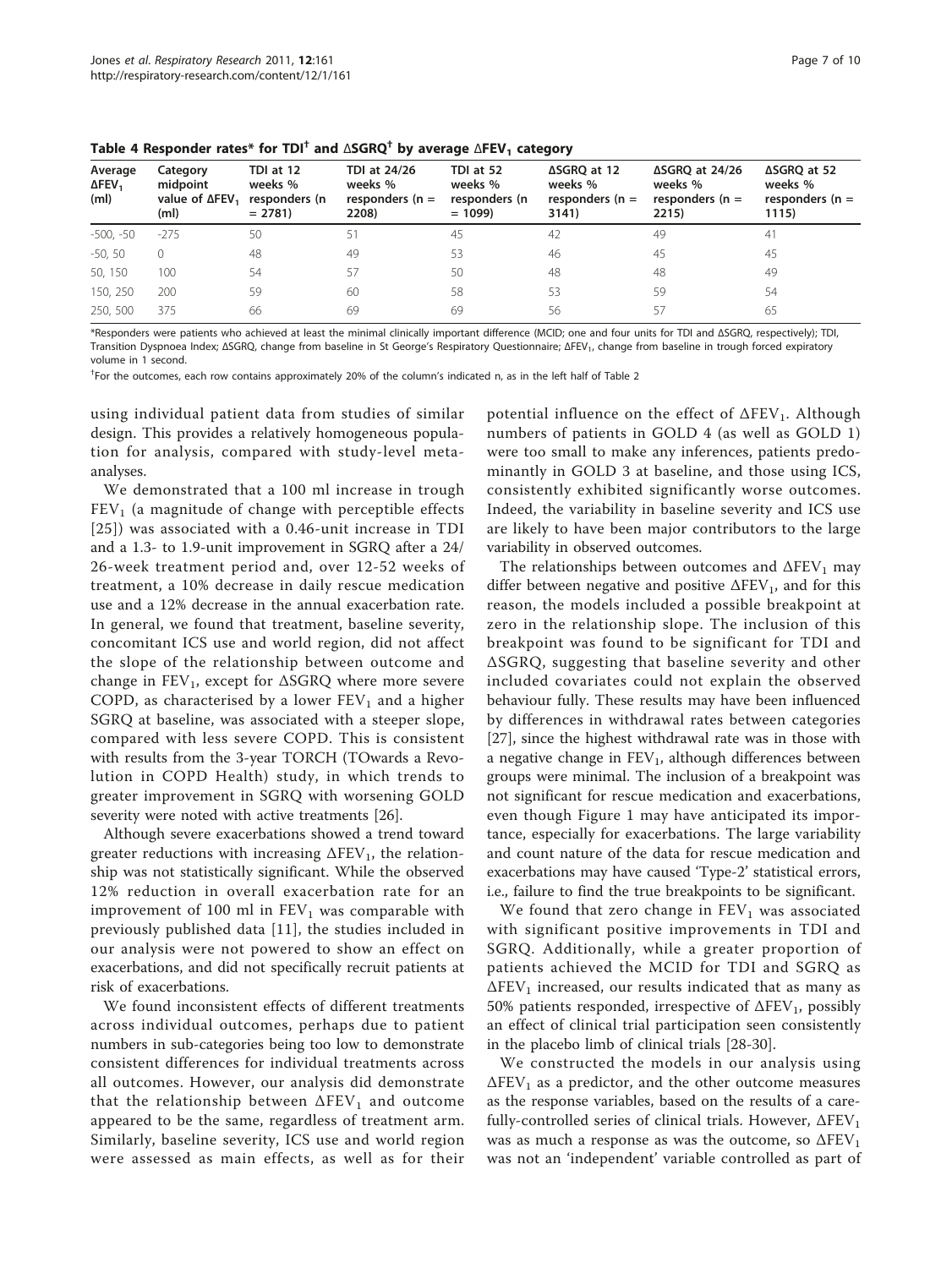<span id="page-7-0"></span>

Figure 2 Outcomes versus ΔFEV<sub>1</sub>: curves fitted from model-based analysis. SGRQ and TDI data is for Week 24/26. Exacerbations are reported counts normalised to 1 year. Rescue medication use is reported numbers of puffs normalised to 1 day. For plotting predicted curves, 'moderate' refers to baseline FEV<sub>1</sub> 1.595 l (third quartile of observed values) and GOLD 2 (moderate or less [[19\]](#page-9-0)); 'severe' refers to baseline FEV<sub>1</sub> 0.95 l (first quartile of observed values) and GOLD 3 (severe or greater [\[19](#page-9-0)]). For TDI, 'moderate' and 'severe' refer to BDI at quartiles 2 and 1, respectively. For ΔSGRQ, 'moderate' and 'severe' refer to baseline SGRQ at quartiles 31.3 and 58.13, respectively; ΔFEV<sub>1</sub>, change from baseline in trough forced expiratory volume in 1 second; ΔSGRQ, change from baseline in St George's Respiratory Questionnaire; TDI, Transition Dyspnoea Index; GOLD, Global initiative for chronic Obstructive Lung Disease; BDI, Baseline Dyspnoea Index; ICS, inhaled corticosteroid.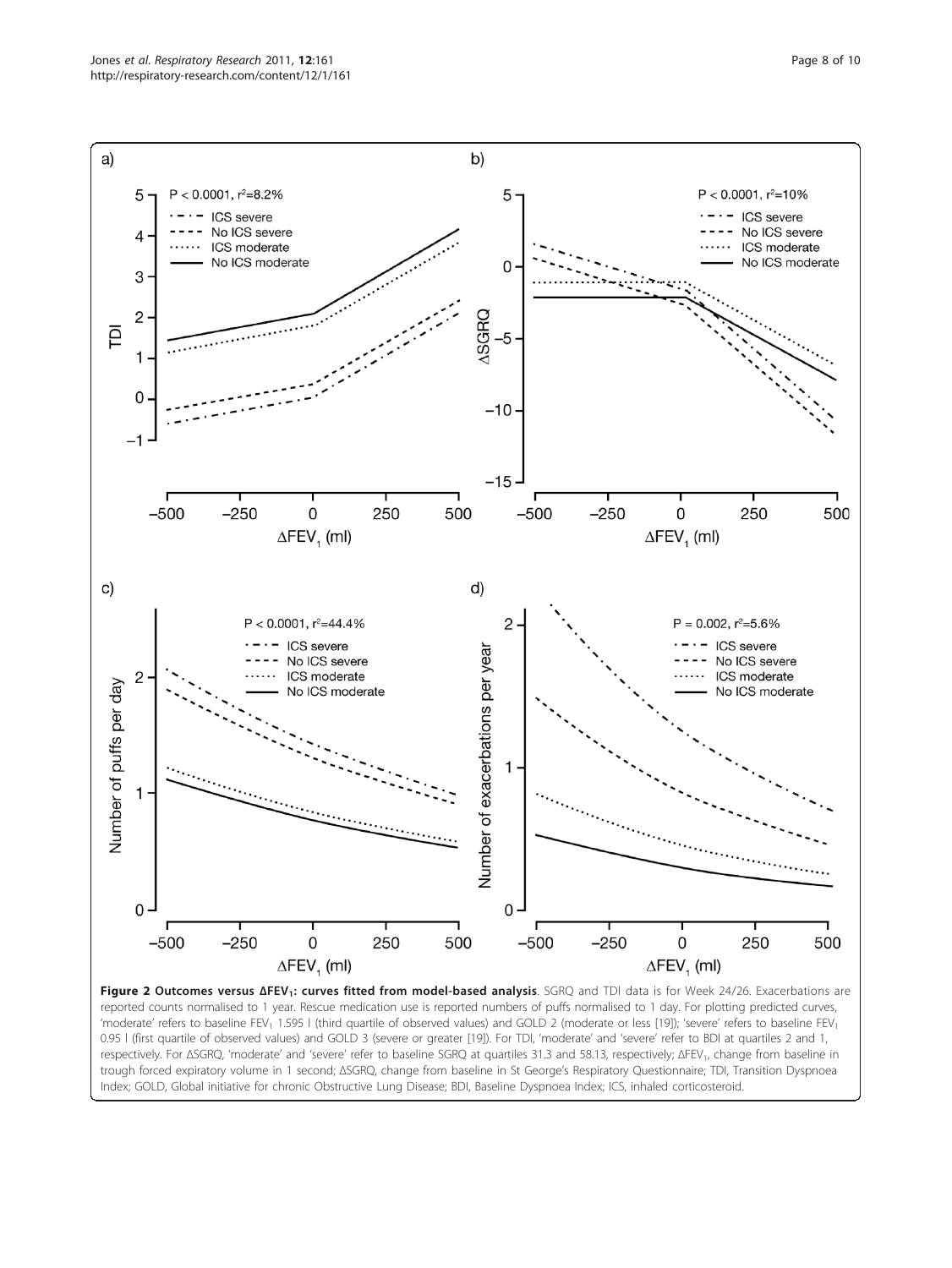<span id="page-8-0"></span>the experimental design. There may have been further confounders that simultaneously affected how both  $\Delta$ FEV<sub>1</sub> and the outcome responded to treatment. The fitted models therefore describe the observed relationships under the conditions of a clinical trial, but do not provide a definitive answer as to whether there is a causal relationship between  $\Delta$ FEV<sub>1</sub> and the outcomes.

The studies included in our analysis were powered on the spirometric endpoint  $FEV<sub>1</sub>$ , which is required by regulatory agencies for the approval of bronchodilators, and is included in the majority of treatment guidelines. For this reason we made  $FEV<sub>1</sub>$  the focus of our analysis. Other physiological parameters such as inspiratory capacity may have stronger correlations with dyspnoea [\[31](#page-9-0)]. However data for these parameters were not available from our dataset and further research is needed to investigate such correlations in large numbers of patients.

#### Conclusions

It is commonly stated that spirometry does not fully capture the impact of COPD on a patient's health [\[32](#page-9-0)]. Our analysis of a large cohort of patients has demonstrated that in individual subjects, change in  $FEV<sub>1</sub>$  is a significant, albeit relatively weak predictor of improvement in patient-reported outcomes. However, the current analysis also shows that, at a population level, improvements in  $FEV<sub>1</sub>$  with long-acting bronchodilator therapy are strongly correlated with improvements in dyspnoea, health status and exacerbations. This suggests that interventions which significantly improve  $FEV<sub>1</sub>$  are also likely to be associated with improved clinical and patient-reported outcomes.

#### List of abbreviations

BDI: Baseline Dyspnoea Index; COPD: Chronic Obstructive Pulmonary Disease; EUROSCOP: The European Respiratory Society Study on Chronic Obstructive Pulmonary disease; FEV<sub>1</sub>: Forced Expiratory Volume in 1 second; FVC: Forced Vital Capacity; GOLD: Global initiative for chronic Obstructive Lung Disease; ICS: Inhaled Corticosteroid; INHANCE: INdacaterol versus tiotropium to Help Achieve New COPD treatment Excellence; INLIGHT: INdacaterol: efficacy evaLuation usInG 150 μg doses with COPD PatienTs; INVOLVE: INdacaterol: Value in COPD: Longer term Validation of Efficacy and safety; MCID: Minimal Clinically Important Difference; SGRQ: St. George's Respiratory Questionnaire; TDI: Transition Dyspnoea Index; TORCH: TOwards a Revolution in COPD Health.

#### Acknowledgements

M. Sayers (CircleScience, Tytherington, UK), a professional medical writer funded by Novartis assisted in the preparation of the manuscript. Role of funding source

This analysis was sponsored by Novartis Pharma AG (Basel, Switzerland), who were involved in the study design, the collection, analysis and interpretation of data, writing of the study report, and the decision to submit the manuscript for publication.

#### Author details

<sup>1</sup> Division of Clinical Science, St George's, University of London, London, UK.<br><sup>2</sup> Division of Pulmonany & Critical Care Medicine, University of North Carolin <sup>2</sup>Division of Pulmonary & Critical Care Medicine, University of North Carolina, School of Medicine, Chapel Hill, NC, USA. <sup>3</sup>Novartis Pharmaceuticals Corporation, East Hanover, USA. <sup>4</sup>Novartis Pharma AG, Basel, Switzerland.<br><sup>5</sup>Novartis Horsham Besearch Centre, Horsham West Sussex, UK Novartis Horsham Research Centre, Horsham, West Sussex, UK.

#### Authors' contributions

PWJ participated in the design and analysis planning and advised on the interpretation of the study. JFD participated in the design and analysis planning and advised on the interpretation of the study. JN developed the design, concept of the study and analysis, and carried out the statistical analysis. SP conceived of the study, participated in its design and analysis planning and contributed to its interpretation. GP programmed the analysis data set. CL conceived of the study, participated in its design and analysis planning and contributed to its interpretation.

All authors had full access to the data and were involved in drafting the manuscript. All authors read and approved the final manuscript.

#### Competing interests

PWJ has received consultancy fees and honoraria from AstraZeneca, Almirall, Bayer, Boehringer Ingelheim, Chiesi, GlaxoSmithKline, Novartis, Pfizer, Roche and Spiration; and grants for his institution from GlaxoSmithKline and Novartis.

JFD has received consultancy fees and honoraria from Novartis, Almirall, Forest laboratories, Boehringer Ingelheim, GlaxosSmithKline, Pfizer, Sunovion Dey and Talecris.

JN, GP and CL are employees of Novartis. SP is an ex-employee of Novartis.

#### Received: 6 October 2011 Accepted: 29 December 2011 Published: 29 December 2011

#### References

- Jones PW, Agusti AGN: [Outcomes and markers in the assessment of](http://www.ncbi.nlm.nih.gov/pubmed/16585091?dopt=Abstract) [chronic obstructive pulmonary disease.](http://www.ncbi.nlm.nih.gov/pubmed/16585091?dopt=Abstract) Eur Respir J 2006, 27:822-832.
- 2. Álvarez-Gutiérrez FJ, Miravitlles M, Calle M, Gobartt E, López F, Martín A, Grupo de Estudio EIME: [Impact of chronic obstructive pulmonary disease](http://www.ncbi.nlm.nih.gov/pubmed/17288894?dopt=Abstract) [on activities of daily living: results of the EIME multicenter study.](http://www.ncbi.nlm.nih.gov/pubmed/17288894?dopt=Abstract) Arch Bronconeumol 2007, 43:64-72.
- Anzueto A, Leimer I, Kesten S: [Impact of frequency of COPD](http://www.ncbi.nlm.nih.gov/pubmed/19657398?dopt=Abstract) [exacerbations on pulmonary function, health status and clinical](http://www.ncbi.nlm.nih.gov/pubmed/19657398?dopt=Abstract) [outcomes.](http://www.ncbi.nlm.nih.gov/pubmed/19657398?dopt=Abstract) Int J Chron Obstruct Pulmon Dis 2009, 4:245-251.
- 4. de Torres JP, Cote CG, Lopez MV, Casanova C, Díaz O, Marin JM, Pinto-Plata V, de Oca MM, Nekach H, Dordelly LJ, Aguirre-Jaime A, Celli BR: [Sex](http://www.ncbi.nlm.nih.gov/pubmed/19047315?dopt=Abstract) [differences in mortality in patients with COPD.](http://www.ncbi.nlm.nih.gov/pubmed/19047315?dopt=Abstract) Eur Respir J 2009, 33:528-535.
- 5. Groenewegen KH, Postma DS, Hop WC, Wielders PL, Schlösser NJ, Wouters EF, COSMIC Study Group: [Increased systemic inflammation is a](http://www.ncbi.nlm.nih.gov/pubmed/18198263?dopt=Abstract) [risk factor for COPD exacerbations.](http://www.ncbi.nlm.nih.gov/pubmed/18198263?dopt=Abstract) Chest 2008, 133:350-357.
- 6. Gudmundsson G, Gislason T, Janson C, Lindberg E, Hallin R, Ulrik CS, Brøndum E, Nieminen MM, Aine T, Bakke P: [Risk factors for](http://www.ncbi.nlm.nih.gov/pubmed/16135721?dopt=Abstract) [rehospitalisation in COPD: role of health status, anxiety and depression.](http://www.ncbi.nlm.nih.gov/pubmed/16135721?dopt=Abstract) Eur Respir J 2005, 26:414-419.
- 7. Gudmundsson G, Gislason T, Lindberg E, Hallin R, Ulrik CS, Brøndum E, Nieminen MM, Aine T, Bakke P, Janson C: [Mortality in COPD patients](http://www.ncbi.nlm.nih.gov/pubmed/16914029?dopt=Abstract) [discharged from hospital: the role of treatment and co-morbidity.](http://www.ncbi.nlm.nih.gov/pubmed/16914029?dopt=Abstract) Respir Res 2006, 7:109.
- 8. Mannino DM, Davis KJ: [Lung function decline and outcomes in an elderly](http://www.ncbi.nlm.nih.gov/pubmed/16517577?dopt=Abstract) [population.](http://www.ncbi.nlm.nih.gov/pubmed/16517577?dopt=Abstract) Thorax 2006, 61:472-477.
- 9. McGlone S, Venn A, Walters EH, Wood-Baker R: [Physical activity,](http://www.ncbi.nlm.nih.gov/pubmed/17175670?dopt=Abstract) [spirometry and quality-of-life in chronic obstructive pulmonary disease.](http://www.ncbi.nlm.nih.gov/pubmed/17175670?dopt=Abstract) COPD 2006, 3:83-88.
- 10. Niewoehner DE, Lokhyygina Y, Rice K, Kuschner WG, Sharafkhaneh A, Sarosi GA, Krumpe P, Pieper K, Kesten S: [Risk indexes for exacerbations](http://www.ncbi.nlm.nih.gov/pubmed/17218552?dopt=Abstract) [and hospitalizations due to COPD.](http://www.ncbi.nlm.nih.gov/pubmed/17218552?dopt=Abstract) Chest 2007, 131:20-28.
- 11. Niewoehner DE: [Relation of chronic obstructive pulmonary disease](http://www.ncbi.nlm.nih.gov/pubmed/18840996?dopt=Abstract) exacerbations to  $FEV<sub>1</sub>$  [- an intricate tango.](http://www.ncbi.nlm.nih.gov/pubmed/18840996?dopt=Abstract) Respiration 2009, 77:229-235.
- 12. Omata M, Wakabayashi R, Kudoh S, Kida K: [Correlation between](http://www.ncbi.nlm.nih.gov/pubmed/17259805?dopt=Abstract) [bronchodilator responsiveness and quality of life in chronic obstructive](http://www.ncbi.nlm.nih.gov/pubmed/17259805?dopt=Abstract) [pulmonary disease.](http://www.ncbi.nlm.nih.gov/pubmed/17259805?dopt=Abstract) Allergol Int 2007, 56:15-22.
- 13. Watson L, Schouten JP, Lofdahl CG, Pride NB, Laitinen LA, Postma DS, European Respiratory Society Study on Chronic Obstructive Pulmonary Disease: [Predictors of COPD symptoms: does the sex of the patient](http://www.ncbi.nlm.nih.gov/pubmed/16707516?dopt=Abstract) [matter?](http://www.ncbi.nlm.nih.gov/pubmed/16707516?dopt=Abstract) Eur Respir J 2006, 28:311-318.